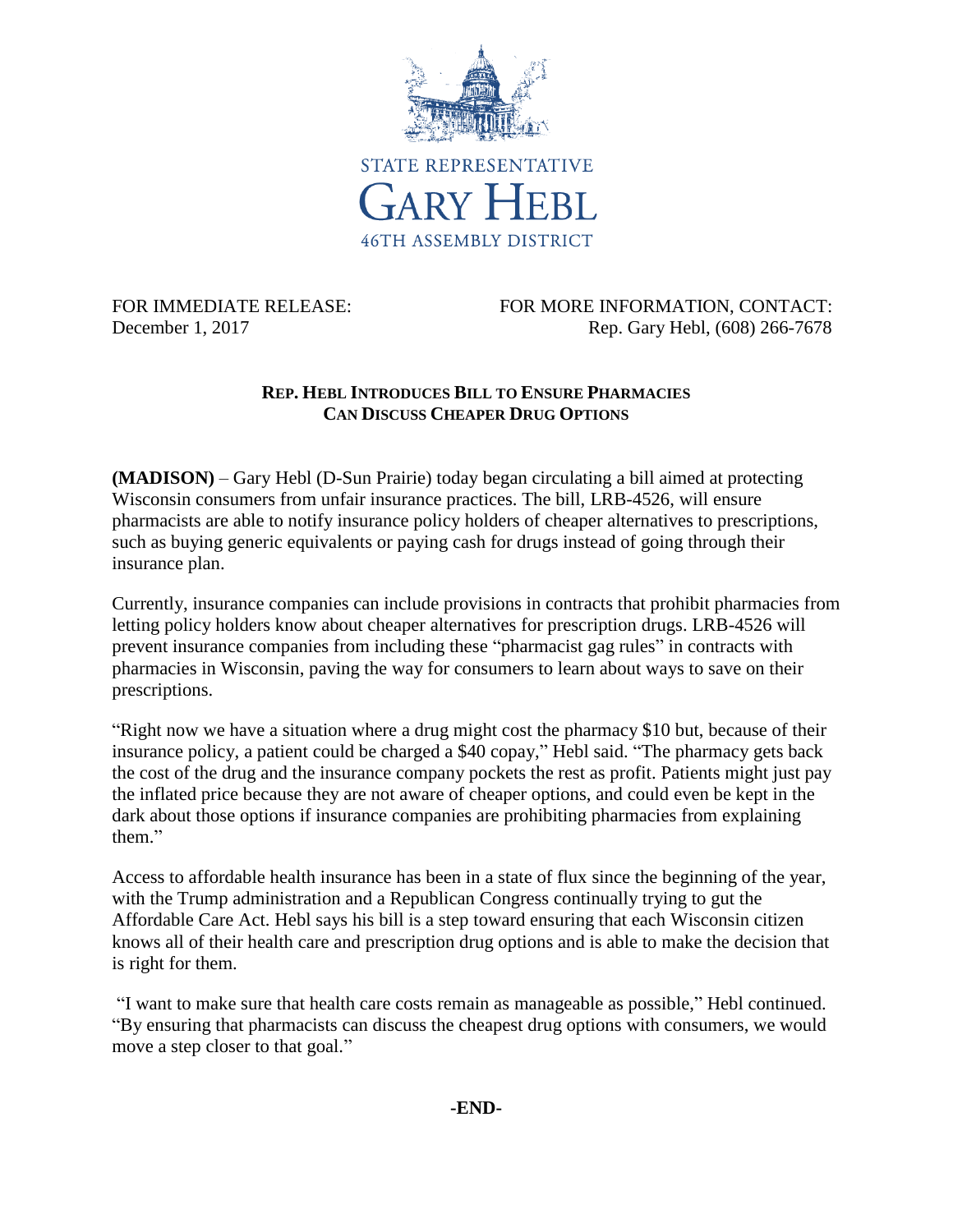

 $\operatorname{\mathsf{State}}$  of Wisconsin **2017 - 2018 LEGISLATURE**

LRB-4526/1 TJD:klm

# **2017 BILL**

AN ACT *to amend* 40.51 (8), 40.51 (8m), 66.0137 (4), 120.13 (2) (g), 185.983 (1) (intro.) and 609.83; and *to create* 632.863 of the statutes; **relating to:** disclosures of prescription drug costs under health insurance policies and plans. 1 2 3 4

## *Analysis by the Legislative Reference Bureau*

This bill prohibits a health insurance policy, referred to in the statutes as a disability insurance policy, or a governmental self-insured health plan from including in a contract for pharmacy services, or allowing a pharmacy benefit manager or another entity to include in a contract for pharmacy services, a provision that prohibits or penalizes a pharmacist's disclosure to an individual purchasing a prescribed drug or device of the cost of a prescribed drug or device, a less expensive therapeutically equivalent drug or device, or a less expensive method of purchasing the drug or device.

This proposal may contain a health insurance mandate requiring a social and financial impact report under s. 601.423, stats.

## *The people of the state of Wisconsin, represented in senate and assembly, do enact as follows:*

**SECTION 1.** 40.51 (8) of the statutes is amended to read: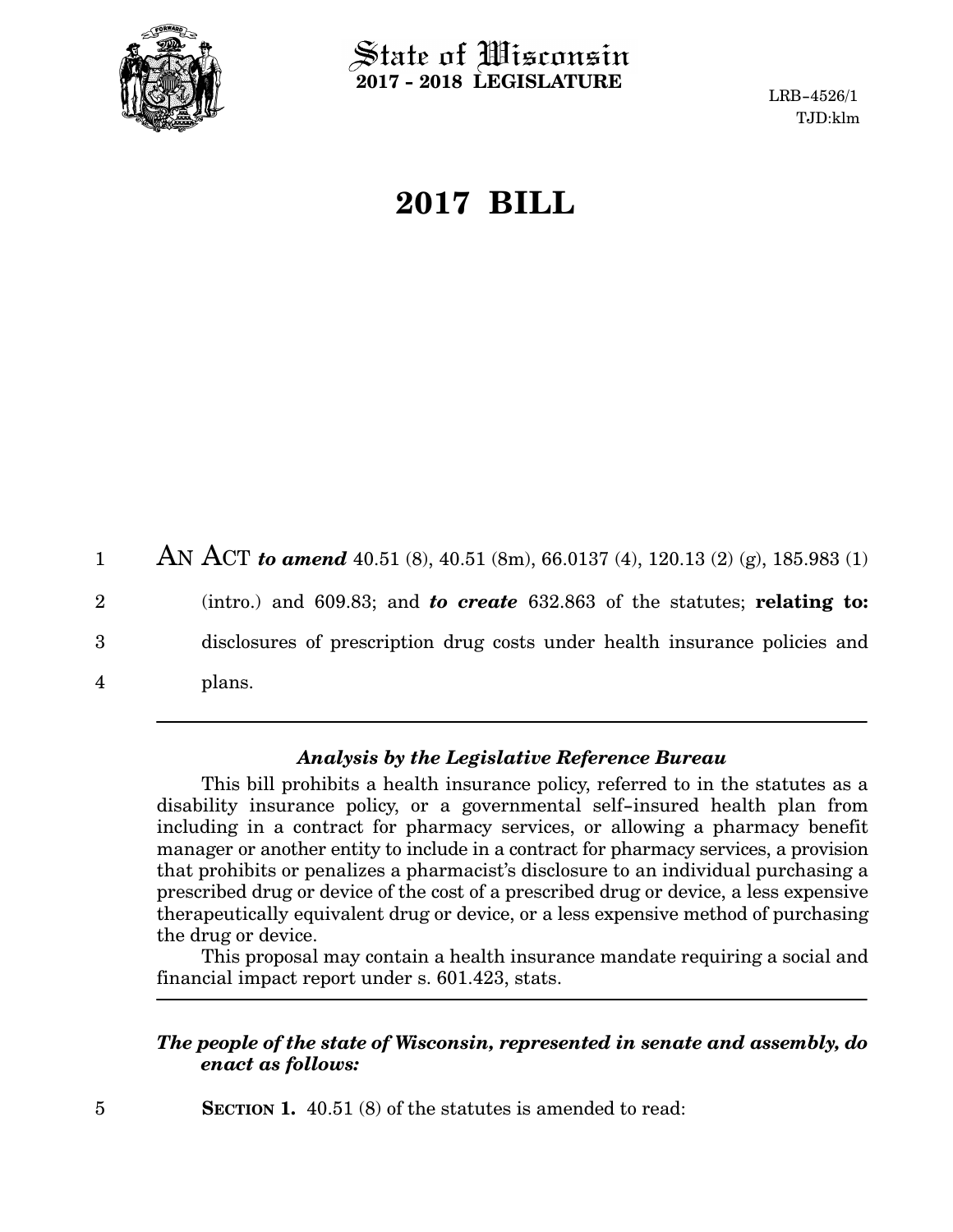2017 - 2018 Legislature - 2 -

| $\mathbf{1}$    | 40.51 (8) Every health care coverage plan offered by the state under sub. (6)                    |
|-----------------|--------------------------------------------------------------------------------------------------|
| $\sqrt{2}$      | shall comply with ss. 631.89, 631.90, 631.93 (2), 631.95, 632.72 (2), 632.746 (1) to (8)         |
| 3               | and (10), 632.747, 632.748, 632.798, 632.83, 632.835, 632.85, 632.853, 632.855,                  |
| $\overline{4}$  | $632.863$ , 632.867, 632.87 (3) to (6), 632.885, 632.89, 632.895 (5m) and (8) to (17), and       |
| $\overline{5}$  | 632.896.                                                                                         |
| 6               | <b>SECTION 2.</b> 40.51 (8m) of the statutes is amended to read:                                 |
| 7               | 40.51 (8m) Every health care coverage plan offered by the group insurance                        |
| $8\,$           | board under sub. (7) shall comply with ss. $631.95$ , $632.746$ (1) to (8) and (10), $632.747$ , |
| $9\phantom{.0}$ | 632.748, 632.798, 632.83, 632.835, 632.85, 632.853, 632.855, 632.863, 632.867,                   |
| 10              | 632.885, 632.89, and 632.895 (11) to (17).                                                       |
| 11              | <b>SECTION 3.</b> 66.0137 (4) of the statutes, as affected by 2017 Wisconsin Act 30,             |
| 12              | is amended to read:                                                                              |
| 13              | 66.0137 (4) SELF-INSURED HEALTH PLANS. If a city, including a 1st class city, or                 |
| 14              | a village provides health care benefits under its home rule power, or if a town                  |
| 15              | provides health care benefits, to its officers and employees on a self-insured basis,            |
| 16              | the self-insured plan shall comply with ss. $49.493(3)(d)$ , $631.89$ , $631.90$ , $631.93(2)$ , |
| 17              | 632.746 (10) (a) 2. and (b) 2., 632.747 (3), 632.798, 632.85, 632.853, 632.855, 632.863,         |
| 18              | 632.867, 632.87 (4) to (6), 632.885, 632.89, 632.895 (9) to (17), 632.896, and 767.513           |
| 19              | (4).                                                                                             |
| 20              | <b>SECTION 4.</b> 120.13 (2) (g) of the statutes, as affected by 2017 Wisconsin Act 30,          |
| 21              | is amended to read:                                                                              |
| 22              | 120.13 (2) (g) Every self-insured plan under par. (b) shall comply with ss.                      |
| 23              | 49.493 (3) (d), 631.89, 631.90, 631.93 (2), 632.746 (10) (a) 2. and (b) 2., 632.747 (3),         |
| 24              | 632.798, 632.85, 632.853, 632.855, 632.863, 632.867, 632.87 (4) to (6), 632.885,                 |
| 25              | 632.89, 632.895 (9) to (17), 632.896, and 767.513 (4).                                           |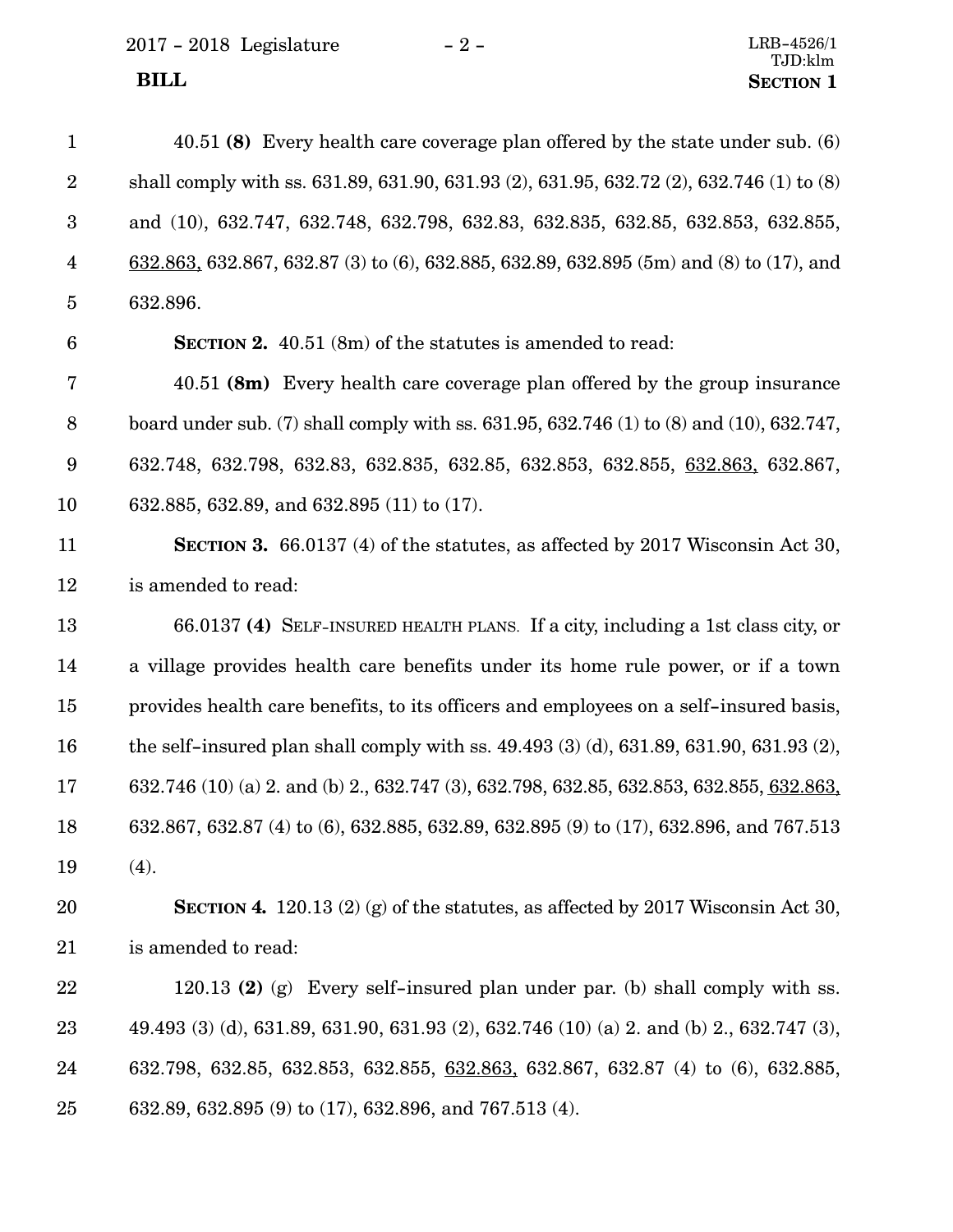2017 - 2018 Legislature - 3 -

| $\mathbf{1}$            | <b>SECTION 5.</b> 185.983 (1) (intro.) of the statutes, as affected by 2017 Wisconsin        |
|-------------------------|----------------------------------------------------------------------------------------------|
| $\overline{2}$          | Act 30, is amended to read:                                                                  |
| 3                       | 185.983 (1) (intro.) Every voluntary nonprofit health care plan operated by a                |
| $\overline{\mathbf{4}}$ | cooperative association organized under s. 185.981 shall be exempt from chs. 600 to          |
| $\overline{5}$          | 646, with the exception of ss. 601.04, 601.13, 601.31, 601.41, 601.42, 601.43, 601.44,       |
| $6\phantom{.}6$         | 601.45, 611.26, 611.67, 619.04, 623.11, 623.12, 628.34 (10), 631.17, 631.89, 631.93,         |
| 7                       | 631.95, 632.72 (2), 632.745 to 632.749, 632.775, 632.79, 632.795, 632.798, 632.85,           |
| 8                       | 632.853, 632.855, 632.863, 632.867, 632.87 (2) to (6), 632.885, 632.89, 632.895 (5) and      |
| 9                       | $(8)$ to $(17)$ , 632.896, and 632.897 $(10)$ and chs. 609, 620, 630, 635, 645, and 646, but |
| 10                      | the sponsoring association shall:                                                            |
| 11                      | <b>SECTION 6.</b> 609.83 of the statutes is amended to read:                                 |
| 12                      | 609.83 Coverage and disclosures of drugs and devices. Limited service                        |
| 13                      | health organizations, preferred provider plans, and defined network plans are                |
| 14                      | subject to s. ss. 632.853 and 632.863.                                                       |
| 15                      | <b>SECTION 7.</b> 632.863 of the statutes is created to read:                                |
| 16                      | 632.863 Disclosure of prescription drug charges. (1) DEFINITIONS. In this                    |
| 17                      | section:                                                                                     |
| 18                      | (a) "Disability insurance policy" has the meaning given in s. $632.895$ (1) (a).             |
| 19                      | (b) "Pharmacist" has the meaning given in s. $450.01$ (15).                                  |
| 20                      | (c) "Pharmacy benefit manager" has the meaning given in s. $632.865$ (1) (c).                |
| 21                      | (d) "Prescribed drug or device" has the meaning given in s. $450.01$ (18).                   |
| 22                      | (e) "Prescription drug benefit" has the meaning given in s. $632.865$ (1) (e).               |
| 23                      | (f) "Self-insured health plan" has the meaning given in s. $632.85$ (1) (c).                 |
| 24                      | ALLOWING DISCLOSURES. No disability insurance policy or self-insured<br>(2)                  |
| 25                      | health plan that provides a prescription drug benefit may include in a contract for          |